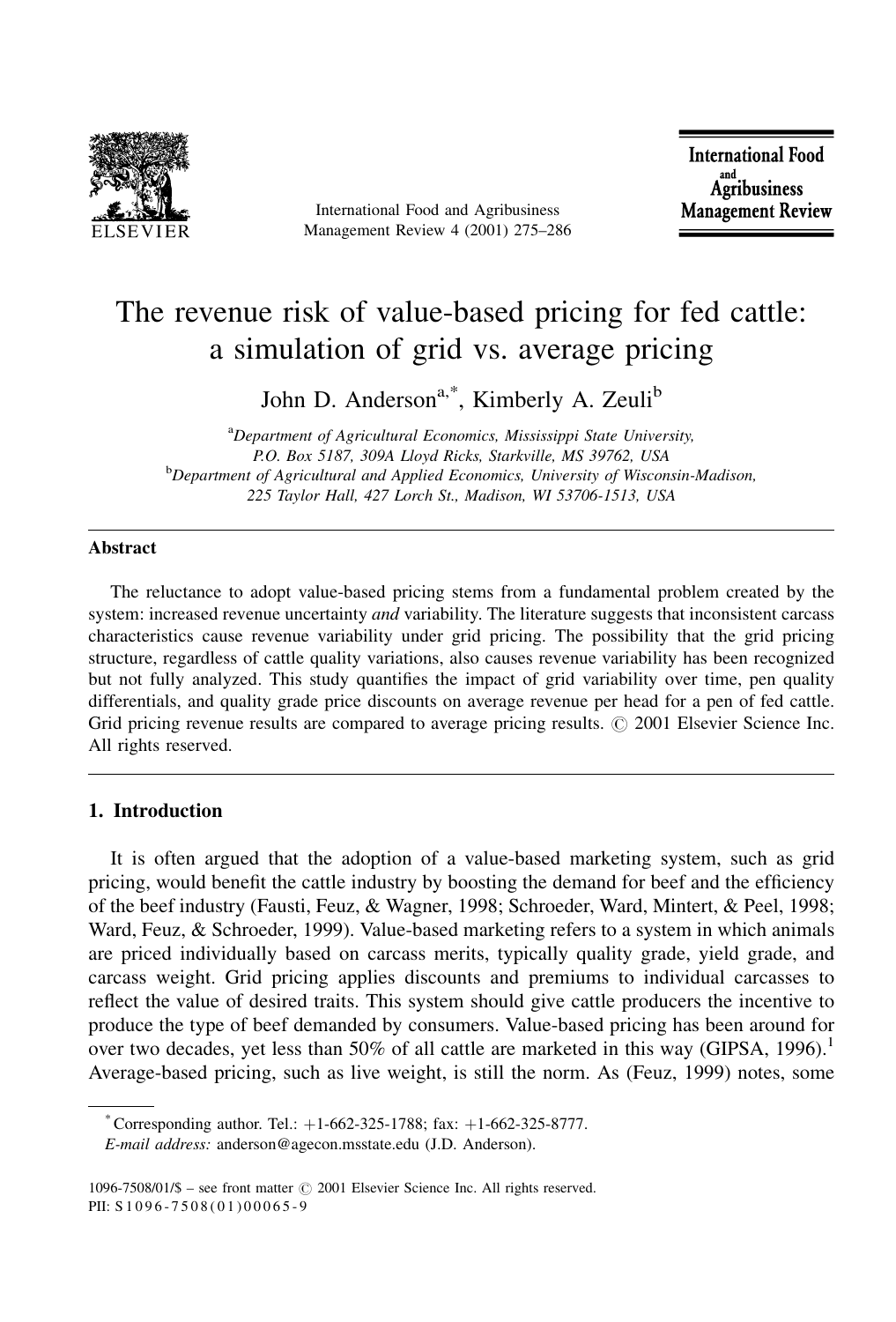large feedlots still sell their entire show list (all pens of cattle ready for slaughter) at one price.

Many authors have discussed obstacles to the adoption of value-based marketing (e.g., Fausti et al., 1998). The reluctance to adopt value-based pricing primarily stems from the fundamental marketing risk created by the system: increased revenue uncertainty and variability.<sup>2</sup> The expected price for cattle under grid pricing is much more difficult to predict than under live weight pricing. When cattle are sold, the seller decides on a pricing option (e.g., live weight or grid) before they are slaughtered. With live weight pricing, producers receive an average price for the entire pen (price per hundred weight) based on an estimated average carcass quality prior to slaughter. With grid pricing, each carcass is ranked by its merits, typically weight, quality grade (standard, select, choice or prime, with prime representing the highest grade) and yield grade (1.0 to 5.0, with 1.0 being the highest grade). Premiums and discounts, reflecting how high or low the carcass scores across the three rankings, are applied to an established base price to arrive at the grid price. The seller will not know the price received for a carcass until after the animal has been slaughtered, dressed, and graded. Since the quality of the animal cannot be known with certainty until after slaughter, the seller must simply guess at how the carcass will rank on a grid pricing scheme or any other non-live weight option.

The practice of pen-level payments increases revenue variability under grid pricing. Regardless of how they are priced, cattle are delivered (and sellers are paid) at a pen level not individually. Within each pen, some amount of variability in the cattle's weight, quality grade, and yield grade exists. Since live weight pricing uses an average price for the entire pen, variations in individual cattle carcass quality are essentially hidden. Since grid pricing evaluates and assigns a price to individual carcasses, the increase in pricing accuracy results in greater price variability per pen (Ward et al., 1999). Graff and Schroeder (1998) note that, "as more cattle are priced on individual carcass grade and yield, price variability across carcasses definitely increases and price variability across pens of cattle may also increase" (p. 217). The literature suggests that carcass weight explains the majority of revenue variability under a grid pricing system (Greer & Trapp, 1999; Feuz, 1998). Quality grade (the percentage of cattle grading choice or higher) and yield grade are less significant factors, although still important (Feuz, 1998; Feuz, Fausti, & Wagner, 1993).

The logical possibility that the grid pricing structure, regardless of cattle quality variation, also causes revenue variability has been recognized but not fully analyzed.<sup>3</sup> The base price as well as the premiums and discounts usually vary across plants and across time since they are frequently adjusted to reflect both market and plant conditions (Feuz, 1998, 1999; Graff & Schroeder, 1998).<sup>4</sup> Schroeder (1998) and Feuz (1999) each found substantial differences in grid pricing results when several different packer grids were compared. Feuz (1998) found at least 25 grid-pricing systems in use and no industry standard. Feuz and others have shown that under a value-based marketing system, revenue variability is correlated with the timing of cattle marketing (Feuz, 1998, 1999; Graff & Schroeder, 1998). As Feuz (1999) concludes, "present grid pricing practices are sending different price signals to producers across grids, and some signals may vary over time" (p. 340). The cyclical nature of cattle prices may also increase the sensitivity of revenue variability to market timing. As a result, fed cattle sellers potentially face a difficult task in predicting grid-pricing results.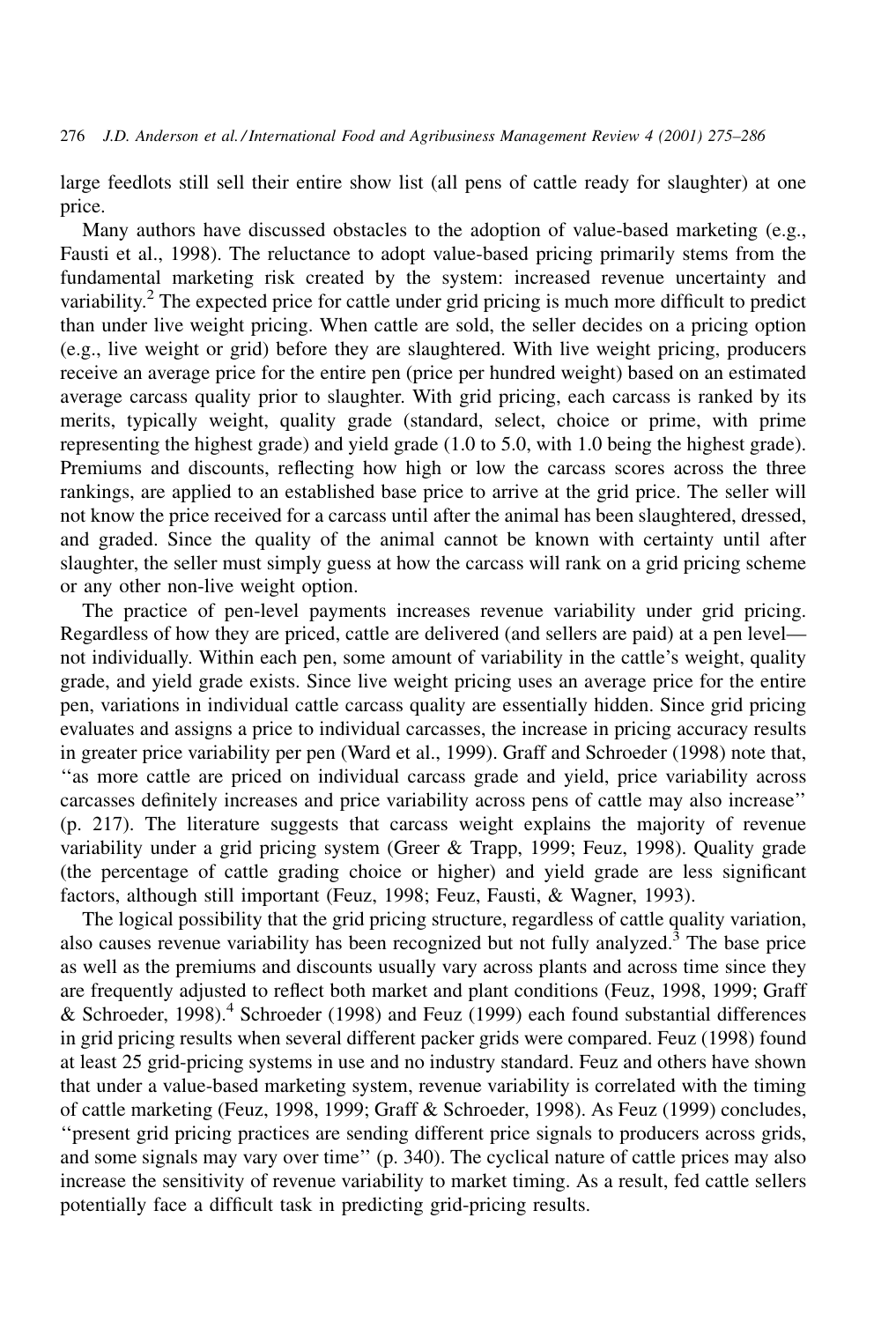Motivated by these issues, this study focuses on quantifying the revenue variability differential between grid and live weight pricing. This also clearly involves a comparison of revenue levels. Previous studies comparing value-based pricing to average pricing have found that the latter typically results in lower revenues (Feuz, Fausti, & Wagner, 1995; Schroeder & Graff, 1999). Packers can be expected to deflate price estimates in consideration of carcass quality estimation error (Schroeder, Ward, Mintert, & Peel, 1997). By comparing revenue levels, the study makes a contribution to this growing body of literature. Since live pricing is the average pricing method most commonly used by fed cattle producers in the southern plains region (the source of data for this analysis) this study compares live and grid pricing. This comparison provides a useful follow-up (using an expanded and updated time series of pricing data) to many earlier grid pricing studies which included comparisons of live to grid pricing (e.g., Feuz et al., 1995; Schroeder, 1998; Schroeder & Graff, 1999; Greer & Trapp, 1999).

The contribution of this study is enhanced by the unique data utilized for the analysis. Many previous studies have relied on a single South Dakota data set to establish cattle characteristics (see work by Fausti & Feuz). This analysis relies on simulated data, based on parameters defined by cattle marketing data from Kentucky-raised cattle fed and slaughtered in western Kansas, for cattle characteristics. Although simulated data certainly has its own pitfalls and is not as realistic, in this case its use may provide additional insight into previous studies (i.e., how closely are previous results tied to a certain data set of cattle) and more robust estimates. This research also incorporates a lengthier time series of grids (previously unavailable) than previous research. Most previous studies have utilized very few, and sometimes only one, marketing time period, creating results tied to a specific time period. The time-series utilized in this study should therefore provide more robust results in terms of expected prices and price variances.

To be more realistic, and to make a further contribution to the literature, comparisons between the pricing options will be made at the pen level. At this level of analysis, and using simulated data sets representing different cattle quality groups, the revenue impact across pricing options of pens with cattle of varying quality can be clarified. As already noted, prior research indicates that pen quality variability may affect the revenue received (and its variability) from grid pricing. Finally, this analysis attempts to further refine sources of revenue differences and variability under alternative pricing options by quantifying the impact of changes in the select discount (the discount applied to carcasses grading USDA select). Fausti et al. (1998) found that farmers received lower revenues (average revenue per head) under the grid system than with the dressed weight alternative primarily because the set of cattle priced on a grid contained a lower percentage of high quality carcasses (i.e., choice or higher). Low quality cattle are usually highly discounted, which may explain the relatively poor performance of grid pricing, as opposed to live or dressed weight pricing, for some cattle data sets (Feuz, 1998; Greer & Trapp, 1999).

# 2. Carcass data simulation

A simulated set of cattle data—six pens of cattle (500 head each) with varying carcass characteristics—was generated. Each head of cattle is characterized by distinct quality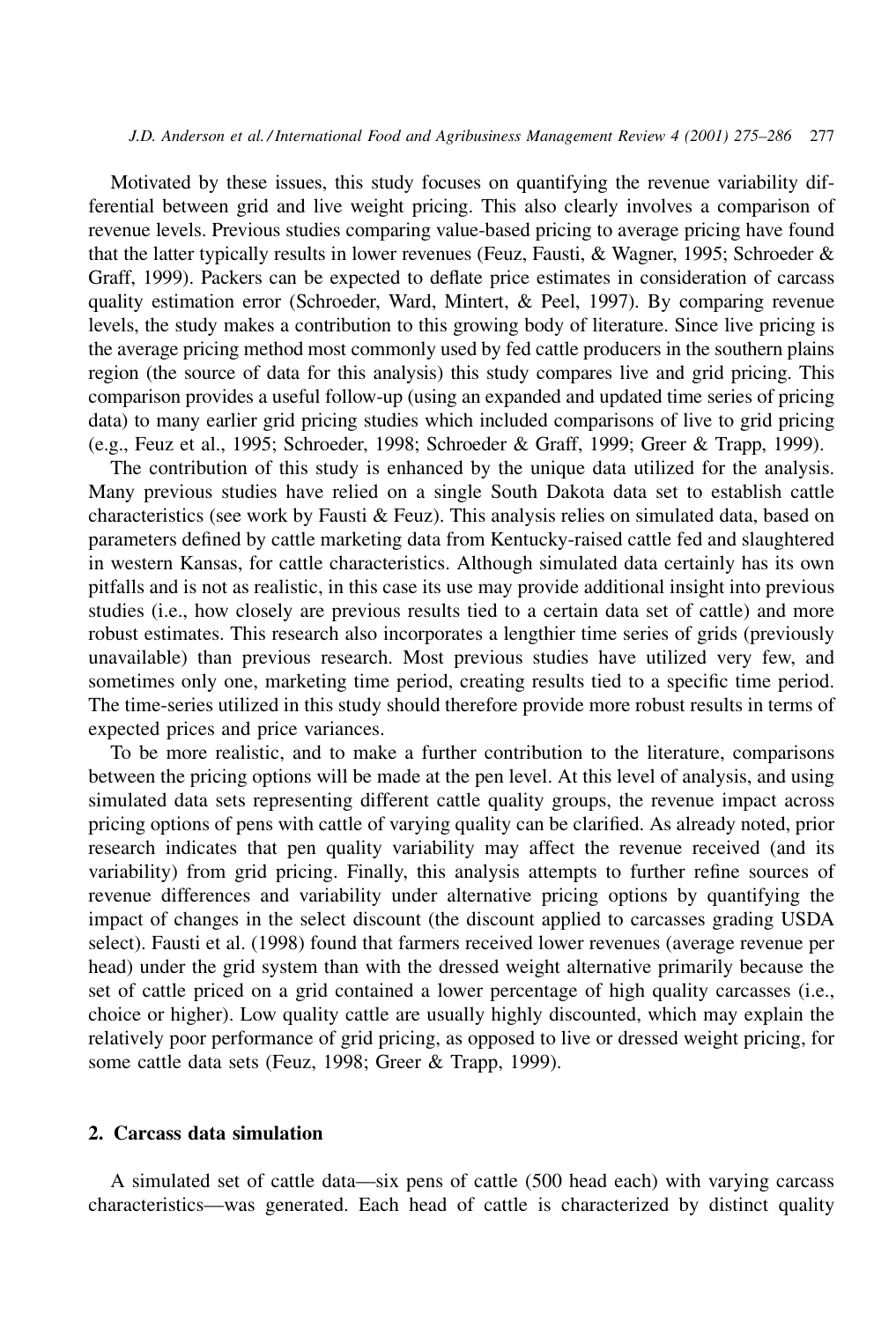|                     | Entire data set | Choice carcasses | <choice carcasses<="" th=""></choice> |
|---------------------|-----------------|------------------|---------------------------------------|
| Yield grade         | 2.57(0.78)      | 2.91(0.70)       | 2.37(0.75)                            |
| Live weight         | 1,188(107.0)    | 1,199 (102.6)    | 1,182(109.2)                          |
| Carcass weight      | 762 (76.3)      | 773 (74.7)       | 755 (76.5)                            |
| No. of observations | 1.157           | 434              | 723                                   |

Table 1 Descriptive statistics of carcass data used to define simulation parameters

Note: Standard deviations are given in parentheses.

grade, yield grade, carcass weight, and live weight levels. The simulated data were based on the physical characteristics at slaughter of 1,157 fed cattle enrolled in the Kentucky Feedlot and Carcass Tests (FACTS) program from 1993 to 1998. Descriptive statistics on the Kentucky FACTS data are presented in Table 1.

This carcass data were also used to find correlations between the relevant carcass characteristics. For example, it is unlikely that a carcass grading choice would also be a 450 lb, yield grade 1 carcass. Most choice carcasses are heavier and have higher yield grades. Naylor, Balintfy, Burdick, and Chu (1966) outlines a procedure for correlating normally distributed random variables in a computer simulation using information from the covariance matrix. This methodology was extended by Clements, Mapp, and Eidman (1971) to develop farm simulation models. Trapp (1989) further adapted the methodology to a spreadsheet simulation environment, which is employed here. Naylor's procedure utilizes the mathematical relationship between standard normal deviates and multivariate normal deviates. (For a detailed explanation and justification, see Krzanowski, 1988, pp. 204–205.) Specifically, if z is an  $n \times 1$  vector of standard normal deviates,  $\mu$  the  $n \times 1$  vector, and A is any  $m \times n$  matrix of rank  $n \leq m$ , then

$$
x = \mu + Az \tag{1}
$$

and

$$
\mathbf{x} \sim N_n(\boldsymbol{\mu}, \boldsymbol{A}\boldsymbol{A}'). \tag{2}
$$

In the context of simulating correlated random variables from a normal distribution with known parameters, this procedure begins with a Cholesky decomposition of the covariance matrix  $(\Sigma)$  for the variables in question. The coefficients of the resulting square root matrix  $(A = \Sigma^{1/2})$  can then be used along with mean values and randomly generated standard normal deviates to create correlated observations. In matrix notation:

$$
C = \overline{C} + AR,\tag{3}
$$

where C is an  $n \times 1$  vector of random correlated observations generated by the simulation,  $\overline{C}$ an  $n \times 1$  vector of expected values for the variables being generated, A an  $m \times n$  matrix of coefficients derived from the covariance matrix, and **R** is an  $n \times 1$  matrix of random standard normal deviates.

To estimate a covariance matrix of correlated carcass merits, FACTS carcass and live weight data were first divided into two quality grade groups: (1) carcasses grading choice and higher (i.e., choice and premium carcasses); and (2) carcasses grading less than choice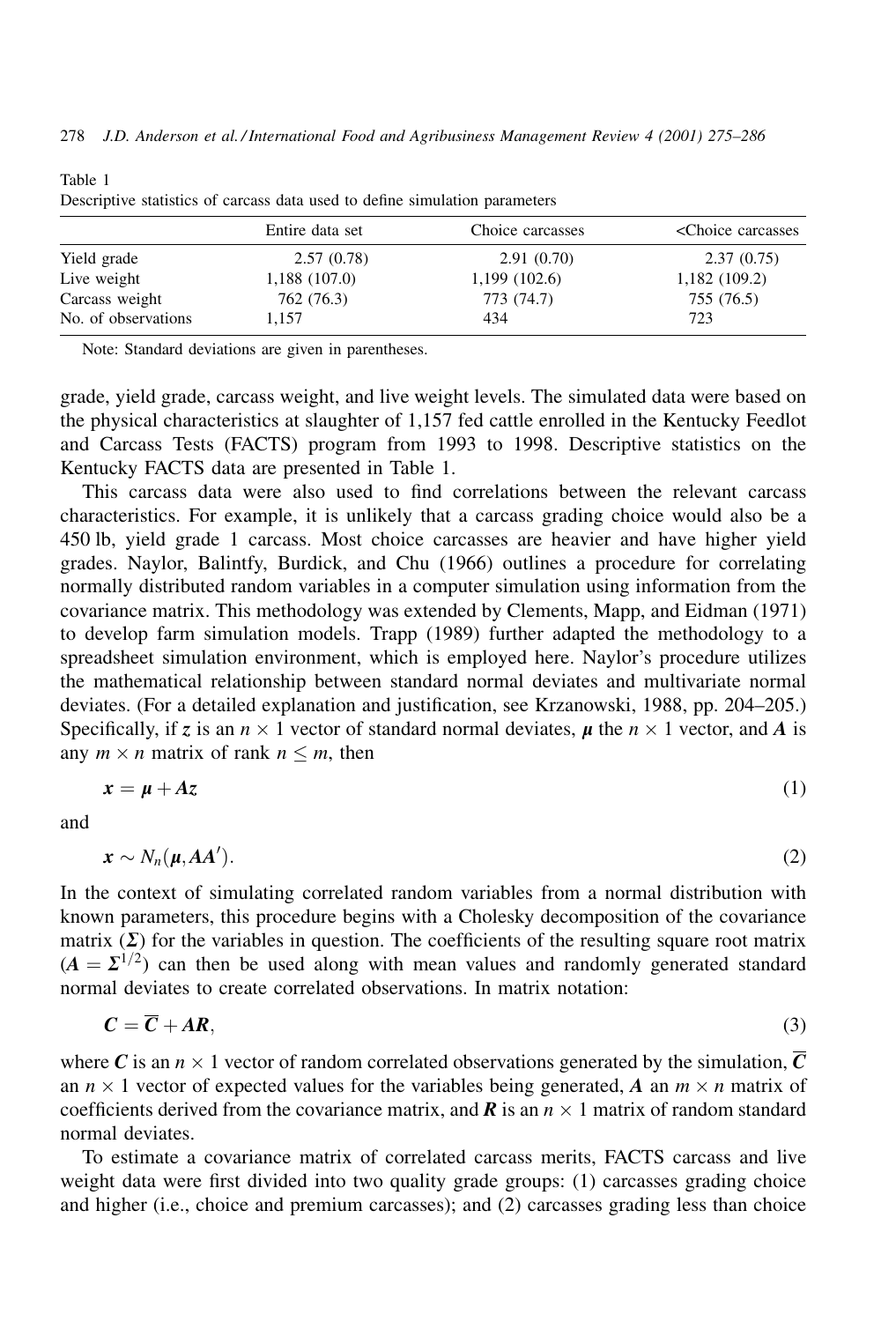|                                                   |                | Choice and premium carcasses |                   | Select and standard carcasses |                |                   |
|---------------------------------------------------|----------------|------------------------------|-------------------|-------------------------------|----------------|-------------------|
|                                                   | Yield<br>grade | Live<br>weight               | Carcass<br>weight | Yield<br>grade                | Live<br>weight | Carcass<br>weight |
| Covariance matrix of FACTS carcass attributes     |                |                              |                   |                               |                |                   |
| Yield grade                                       | 0.49           | 17.42                        | 14.60             | 0.56                          | 20.19          | 14.26             |
| Live weight                                       |                | 10532.8                      | 6033.8            |                               | 11917.1        | 6920.7            |
| Carcass weight                                    |                |                              | 5581.4            |                               |                | 5845.6            |
| Covariance matrix of simulated carcass attributes |                |                              |                   |                               |                |                   |
| Yield grade                                       | 0.47           | 15.71                        | 12.84             | 0.57                          | 15.41          | 11.23             |
| Live weight                                       |                | 10438.3                      | 5884.2            |                               | 11716.8        | 6624.1            |
| Carcass weight                                    |                |                              | 5302.3            |                               |                | 5643.5            |

Table 2

| Correlation among carcass attributes for FACTS cattle and simulated cattle |  |  |  |
|----------------------------------------------------------------------------|--|--|--|
|                                                                            |  |  |  |

(i.e., select and standard carcasses). Within each quality grade subset, a covariance matrix including yield grade, carcass weight, and live weight was calculated. In each of the quality grade data subsets, the three carcass characteristics were all found to have approximately normal distributions (the distribution assumed in the Naylor correlation procedure). The covariance matrices used to generate correlated yield grade, live weight, and carcass weight attributes are presented in Table 2. (Covariance data for simulated cattle is also included in this table.) After selecting a random quality grade value (prime, choice, select, or standard) correlated yield grade, live weight, and carcass weight attributes were generated using the appropriate FACTS covariance matrix for the designated quality grade.

To create pens of cattle with varying degrees of quality, six different sets (or pens) of data were generated. Each set (containing 500 individual animal observations) is defined by the percentage of cattle grading choice or higher: 45% to 95% in 10% increments. The selection of 500 observations was somewhat arbitrary; however, this sample size should be large enough to provide statistical validity and yet still remain manageable for the pricing model discussed.

The carcass simulation process was somewhat complicated by the relationship among different quality grades. A larger proportion of carcasses can be expected to grade select rather than standard as the percentage of choice or higher carcasses increases. Likewise, as the percentage of choice or higher carcasses increases, a larger proportion of carcasses should be expected to grade prime. Hicks et al. (1987) and Van Koevering, Gill, Owens, Dolezal, and Strasia (1987) defined this relationship based on data from two serial slaughter studies conducted at Oklahoma State University. Table 3 describes the percentage of carcasses in each quality grade category for the six simulated pens generated for the analysis presented here.

# 3. Empirical pricing model

Per head revenue for each animal in the six simulated pens was calculated weekly on both a live and grid basis during the period October 1996–May 2001 (241 sets of prices).<sup>5</sup> Grid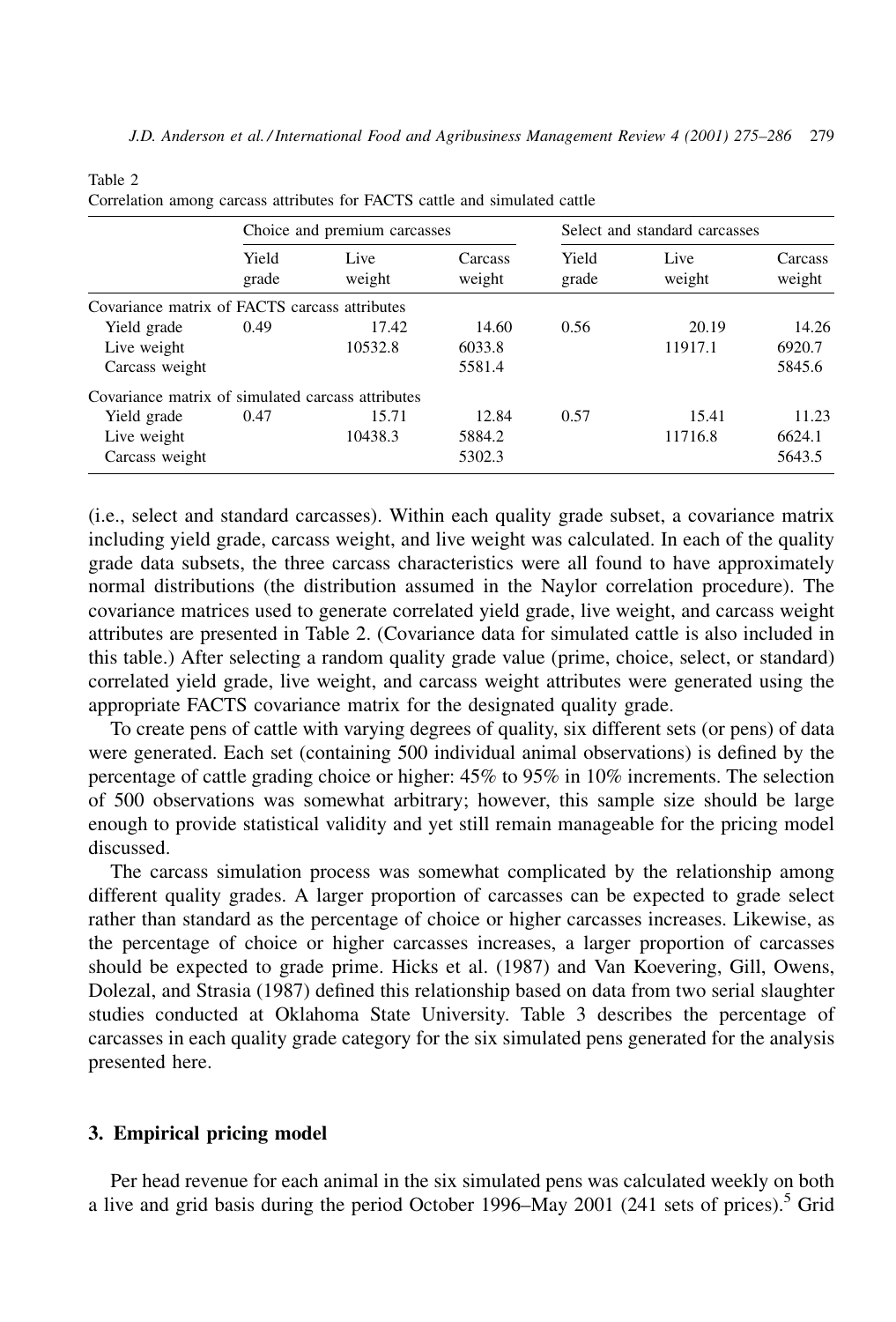| Pen (% choice) | USDA quality grade |        |        |          |  |  |  |  |
|----------------|--------------------|--------|--------|----------|--|--|--|--|
|                | Prime              | Choice | Select | Standard |  |  |  |  |
| 45             | 0.0                | 44.2   | 45.6   | 10.2     |  |  |  |  |
| 55             | 0.0                | 56.4   | 37.6   | 6.0      |  |  |  |  |
| 65             | 0.0                | 65.2   | 34.2   | 0.6      |  |  |  |  |
| 75             | 0.0                | 74.8   | 25.2   | 0.0      |  |  |  |  |
| 85             | 1.4                | 83.0   | 15.6   | 0.0      |  |  |  |  |
| 95             | 2.0                | 94.4   | 3.6    | 0.0      |  |  |  |  |

| Table 3                                                                     |  |
|-----------------------------------------------------------------------------|--|
| Percentage of simulated cattle (by pen) in each USDA quality grade category |  |

prices were derived from the USDA Agricultural Marketing Service's (USDA-AMS) National Carcass Premiums and Discounts for Slaughter Steers and Heifers report (weekly grid premiums and discounts are conveyed) for the time period October 1996–May 2001. The weekly USDA boxed beef cut-out value (BBCV) for choice 550 lb to 850 lb carcasses during October 1996–May 2001 was used for a base price. The BBCV has been used in other studies (Greer & Trapp, 1999) and is a common base price for packers (Schroeder et al., 1998). For pricing cattle on a live weight basis, weekly western Kansas direct fed cattle

Table 4

Summary of grid premiums and discounts and base and live prices (\$/cwt): October 1996–May 2001

|                                   | Mean     | <b>SD</b> | Minimum  | Maximum  |
|-----------------------------------|----------|-----------|----------|----------|
| Quality grades                    |          |           |          |          |
| Prime                             | 5.64     | 0.54      | 3.83     | 7.91     |
| Choice                            | 0.00     | 0.00      | 0.00     | 0.00     |
| Select                            | $-7.84$  | 3.44      | $-19.32$ | $-2.00$  |
| Standard                          | $-17.58$ | 2.82      | $-27.46$ | $-11.87$ |
| Yield grades                      |          |           |          |          |
| $1.0 - 2.0$                       | 1.94     | 0.43      | 1.67     | 4.30     |
| $2.0 - 2.5$                       | 0.91     | 0.20      | 0.71     | 2.17     |
| $2.5 - 3.0$                       | 0.88     | 0.14      | 0.25     | 1.44     |
| $3.0 - 3.5$                       | $-0.15$  | 0.03      | $-0.22$  | 0.00     |
| $3.5 - 4.0$                       | $-0.30$  | 0.04      | $-0.33$  | 0.00     |
| $4.0 - 5.0$                       | $-15.40$ | 2.16      | $-21.29$ | $-11.29$ |
| >5.0                              | $-20.46$ | 1.74      | $-24.50$ | $-16.71$ |
| Carcass weights                   |          |           |          |          |
| 400-500                           | $-21.57$ | 1.22      | $-27.50$ | $-20.14$ |
| 500-550                           | $-17.34$ | 1.21      | $-22.33$ | $-13.60$ |
| 550-600                           | $-0.04$  | 0.26      | $-2.44$  | 0.00     |
| 600-900                           | 0.00     | 0.00      | 0.00     | 0.00     |
| $900 - 950$                       | $-0.01$  | 0.07      | $-0.71$  | 0.00     |
| 950-1,000                         | $-15.78$ | 2.10      | $-18.67$ | $-7.00$  |
| >1,000                            | $-21.23$ | 2.16      | $-24.50$ | $-16.00$ |
| Prices                            |          |           |          |          |
| Boxed beef cut-out value          | 109.61   | 10.27     | 92.31    | 134.43   |
| Western Kansas direct steer price | 66.98    | 5.07      | 56.36    | 81.89    |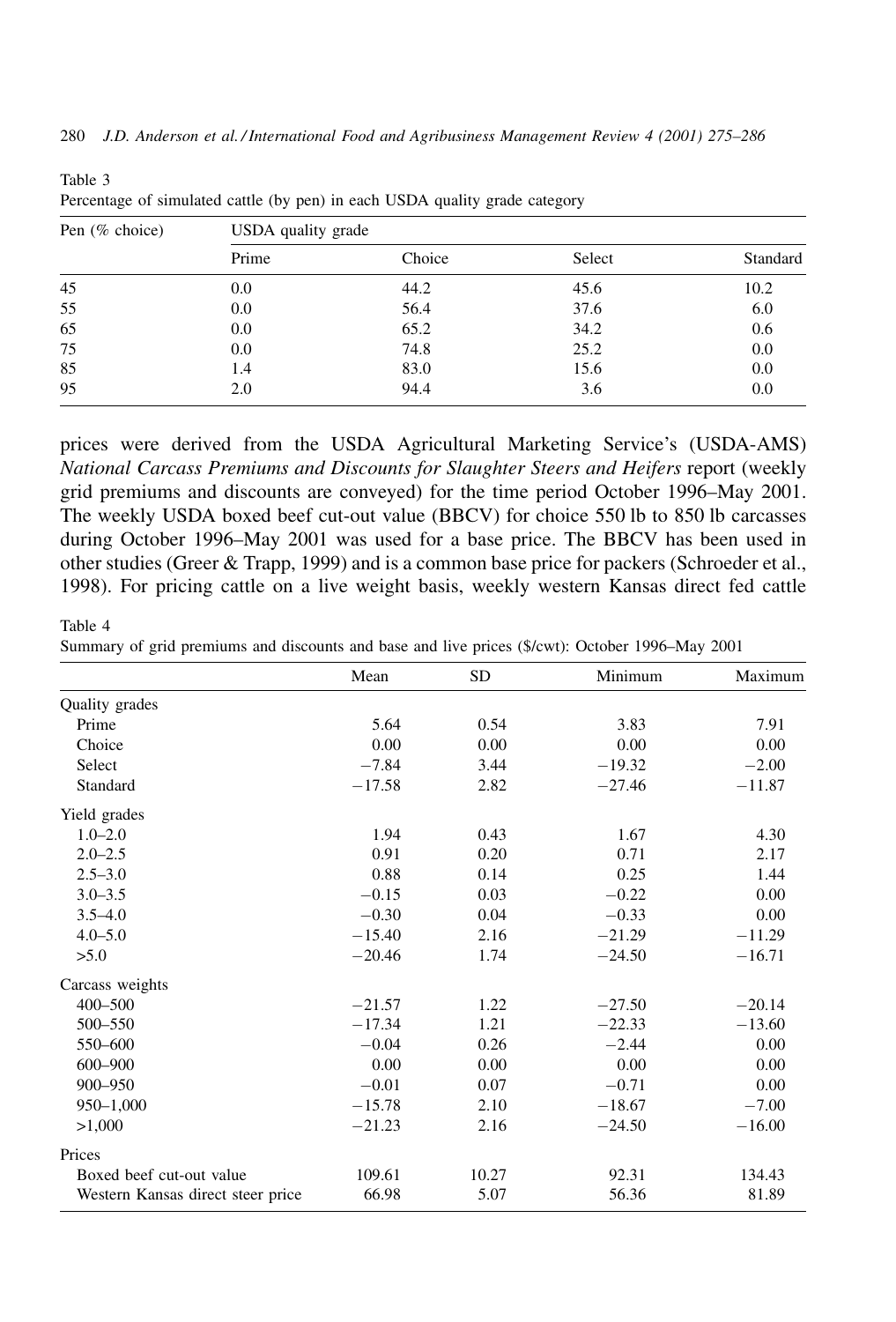prices for choice 1,100 lb to 1,300 lb steers during the same period were used. All of the price and grid data used in this study were obtained from the Livestock Marketing Information Center (2002). Descriptive statistics for base and live prices and for USDA-AMS grid premiums and discounts for the 1996–2001 period are reported in Table 4. To investigate the impact of the select discount, live and grid revenue per head calculations were calculated using four different ranges of a select discount: (1) greater than -\$4.33/cwt;  $(2)$  -\$7.84/cwt to -\$4.33/cwt; (3) -\$11.35/cwt to -\$7.84/cwt; and (4) less than -\$11.35/ cwt. The ranges were specified by adding or subtracting one standard deviation (3.51) to the mean select discount  $(-7.84)$ . For example,  $-4.33$  represents one standard deviation above the mean.

### 4. Results and discussion

Table 5

Results of the weekly pricing of the six pens of cattle are presented in Table 5. The table is divided into three sections. The first section presents results from the entire time period. The second and third sections present results from two sub-periods. The division of data were made to explore the impact of market timing. With the entire data set (first section), grid pricing generates greater revenue per head than live weight pricing, regardless of pen quality level. This is a somewhat surprising result that is not consistent with many previous studies

| Pen (% choice)             | Average grid<br>revenue | <b>SD</b> | CV    | Average life<br>revenue | <b>SD</b> | CV    |
|----------------------------|-------------------------|-----------|-------|-------------------------|-----------|-------|
| October 1996–May 2001      |                         |           |       |                         |           |       |
| 45                         | 795.09                  | 93.67     | 0.118 | 792.35                  | 69.49     | 0.088 |
| 55                         | 810.34                  | 89.40     | 0.110 | 800.21                  | 69.02     | 0.086 |
| 65                         | 817.29                  | 85.54     | 0.105 | 800.09                  | 71.34     | 0.089 |
| 75                         | 821.93                  | 83.84     | 0.102 | 797.25                  | 73.69     | 0.092 |
| 85                         | 838.26                  | 83.36     | 0.099 | 804.30                  | 68.15     | 0.085 |
| 95                         | 844.49                  | 80.41     | 0.095 | 806.51                  | 67.19     | 0.083 |
| October 1996–December 1998 |                         |           |       |                         |           |       |
| 45                         | 739.63                  | 87.95     | 0.119 | 760.50                  | 66.70     | 0.088 |
| 55                         | 753.21                  | 83.68     | 0.111 | 767.11                  | 66.17     | 0.086 |
| 65                         | 760.93                  | 79.84     | 0.105 | 767.93                  | 68.47     | 0.089 |
| 75                         | 765.27                  | 78.24     | 0.102 | 765.20                  | 70.73     | 0.092 |
| 85                         | 780.50                  | 77.77     | 0.010 | 771.98                  | 65.41     | 0.085 |
| 95                         | 786.25                  | 75.03     | 0.095 | 774.09                  | 64.49     | 0.083 |
| January 1999–May 2001      |                         |           |       |                         |           |       |
| 45                         | 846.56                  | 98.98     | 0.117 | 821.91                  | 72.09     | 0.088 |
| 55                         | 863.76                  | 94.78     | 0.110 | 830.87                  | 71.67     | 0.086 |
| 65                         | 869.59                  | 90.85     | 0.104 | 829.94                  | 74.00     | 0.089 |
| 75                         | 874.51                  | 89.04     | 0.102 | 826.99                  | 76.44     | 0.092 |
| 85                         | 891.86                  | 88.54     | 0.099 | 834.31                  | 70.69     | 0.085 |
| 95                         | 898.54                  | 85.55     | 0.095 | 836.59                  | 69.70     | 0.083 |

Average revenue level and variability from grid and live pricing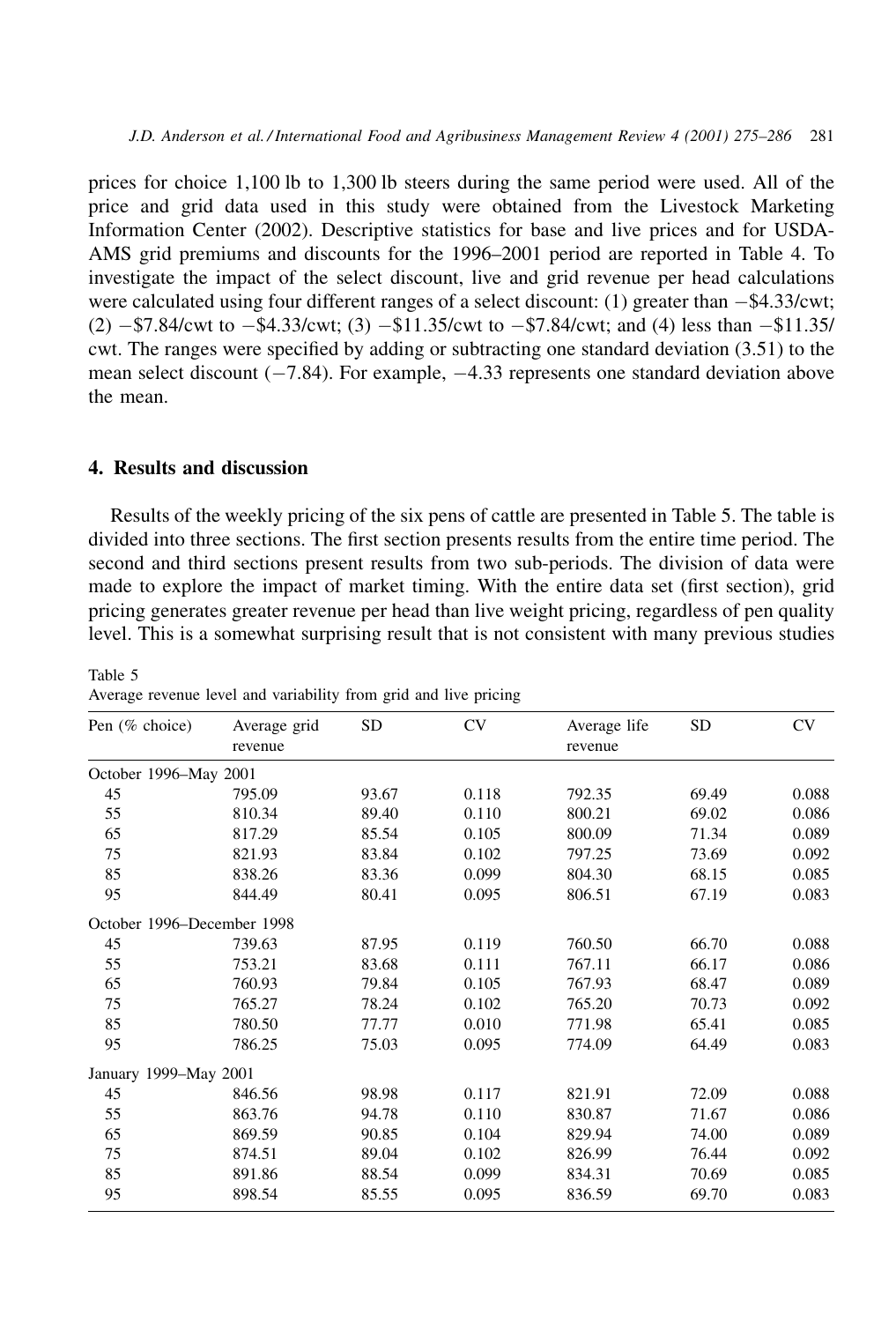(e.g., Fausti et al., 1998; Feuz, 1999; Schroeder & Graff, 1999). However, it may be explained by the longer time series considered in this study. The standard deviation and coefficient of variation estimates indicate that, as expected, revenue variability is greater with grid pricing than with live weight pricing, regardless of pen level quality. However, the difference in revenue variability becomes more pronounced with lower quality pens (45% to  $65\%$  choice).

These results shed some light on producers' incentive to price cattle on a grid. For the two lowest quality pen levels considered here, it is likely than many producers would not view the increase in revenue (as little as \$2.74 per head) as sufficient to offset the additional management/transaction costs and risks associated with grid pricing. Still, it is significant that even lower quality cattle can, under favorable market conditions, receive a premium under grid pricing. For higher quality pens of cattle  $(565\% \text{ choice})$  the premium for pricing cattle on a grid can be quite significant (over \$15 per head). For all of the pens, producer attitude toward risk would be an important factor to consider in evaluating the grid pricing risk/reward trade-off.

Splitting the data at the end of 1998 (an arbitrarily selected point that roughly divides the data in half) raises some interesting questions regarding temporal changes in grid/premium discounts. For the period October 1996–December 1998, only the pens above 75% choice receive a premium, with grid pricing revenue exceeding live weight pricing revenue. On the other hand, the January 1999–May 2001 results reveal grid pricing as dominating live pricing for all pens. Further, the temporal revenue variability is greater under the grid system than with live weight pricing. Taking the  $65\%$  choice pen as an example, the difference in grid revenue per head between the earlier and later time periods is over \$100 per head. The difference in live revenue is about \$60 per head. Finally, grid pricing seems to have become a more attractive option over time. As previously noted, grid pricing dominates live pricing (in terms of revenue per head) for all pens of cattle in the later time period. Moreover, the coefficient of variation estimates do not change appreciably between the two time periods.

The uncertainty that sellers face in their marketing decision is further complicated by the fact that the assessment of the average quality of a pen of cattle is fairly subjective. A cattle feeder will not know with certainty what percentage of cattle in a pen will grade choice or higher until the cattle are slaughtered. In addition, the presence of "out" cattle (i.e., dark cutters, bullocks or stags, or hardboned cattle) in the pen will not be discovered until the cattle are slaughtered. Discounts on these cattle are quite severe; the presence of only a small percentage of "out" cattle can result in grid pricing revenues falling well short of expectations.

The select discount sensitivity analysis reveals that both revenue levels (Table 6) and revenue variability (Table 7) are impacted by changes in the discount level. As the select discount increases (in absolute value, from range 1 to 4), grid pricing becomes a more attractive marketing option for each pen (in terms of revenue level). This result may seem counterintuitive. An increase in the select discount represents an increase in the penalty received by lower quality cattle. Particularly for pens of below average quality (e.g., the 45% pen), it would seem that an increasing select discount would favor live pricing as the most advantageous marketing strategy. However, select discount levels are positively correlated with base price levels; as the discount levels increase so do the base price levels. (Likewise,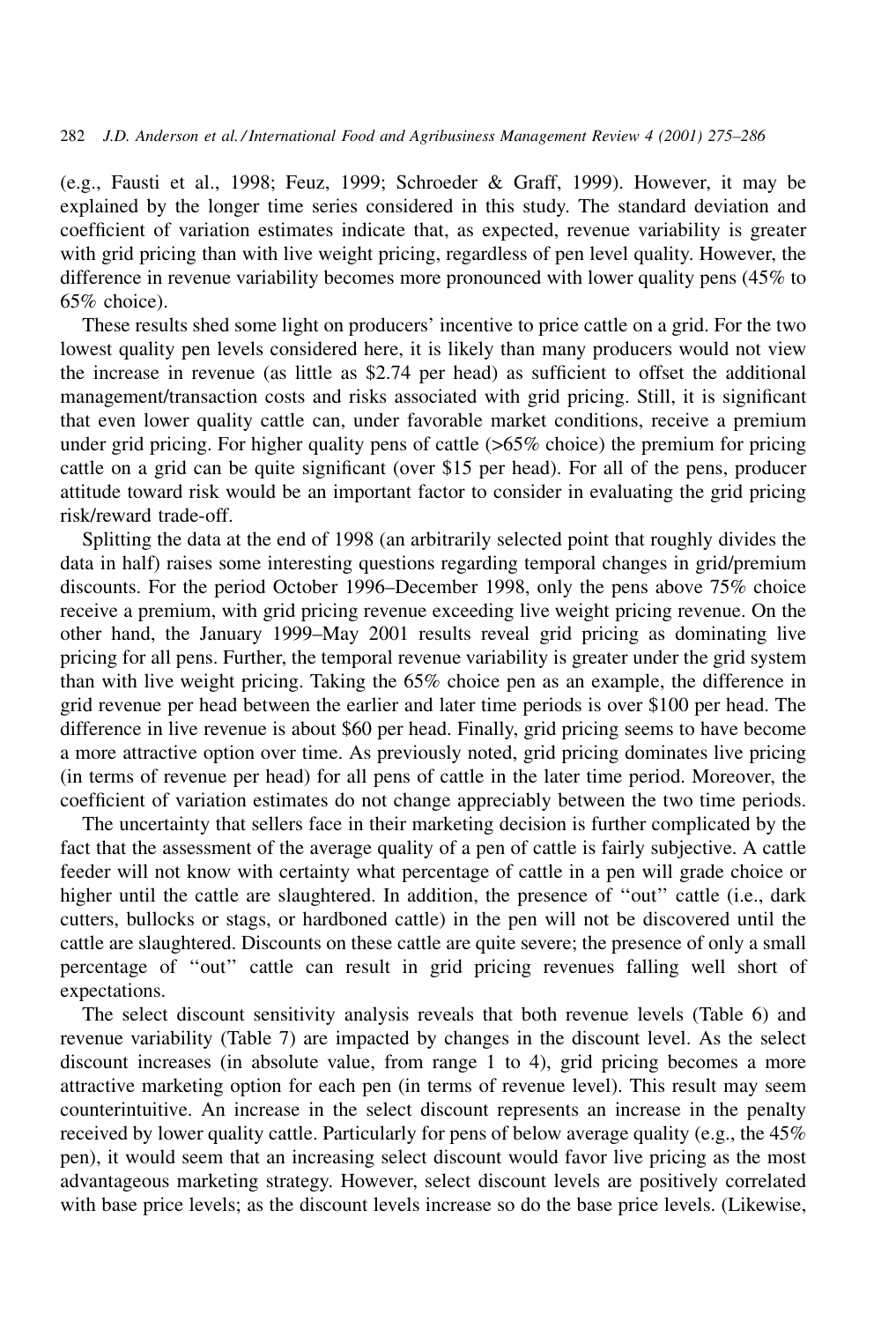Table 6

| Pens (% $>$ CH)           | $>-4.33$ |               |                | Select discount ranges (\$/cwt) |              |                         |        |              |                |        |              |       |
|---------------------------|----------|---------------|----------------|---------------------------------|--------------|-------------------------|--------|--------------|----------------|--------|--------------|-------|
|                           | Grid     | Live          | $G-L$          | $-$ \$4.33 to $-$ \$7.84        |              | $-$ \$7.84 to $-$ 11.35 |        |              | $\le -\$11.35$ |        |              |       |
|                           |          |               |                | Grid                            | Live         | $G-L$                   | Grid   | Live         | $G-L$          | Grid   | Live         | $G-L$ |
| 45                        | 755.79   |               | 768.69 (12.90) | 798.17                          | 799.43       | (1.26)                  | 789.99 | 787.59       | 2.40           | 841.14 | 811.27       | 29.87 |
| 55                        | 766.82   | 776.31 (9.9)  |                | 811.91                          | 807.36       | 4.55                    | 806.45 | 795.40 11.05 |                | 861.78 | 819.30 42.48 |       |
| 65                        | 771.43   | 776.20 (4.77) |                | 817.76                          | 807.24 10.52 |                         | 814.20 | 795.28 18.92 |                | 871.92 | 819.19 52.73 |       |
| 75                        | 772.76   | 773.44 (0.68) |                | 820.91                          | 804.37 16.54 |                         | 820.19 | 792.46 27.73 |                | 880.52 | 816.28 64.24 |       |
| 85                        | 784.83   | 780.29        | 4.54           | 835.90                          | 811.49 24.41 |                         | 837.68 | 799.48 38.20 |                | 901.93 | 823.51 78.42 |       |
| 95                        | 786.59   | 782.42 4.17   |                | 840.70                          | 813.71 26.99 |                         | 845.11 | 801.66 43.45 |                | 913.56 | 825.76 87.80 |       |
| Total no. of observations |          | 37            |                |                                 | 86           |                         |        | 83           |                |        | 35           |       |
| Average select discount   |          | $-3.03$       |                |                                 | $-6.05$      |                         |        | $-9.49$      |                |        | $-13.66$     |       |
| Average base price        |          | 101.99        |                |                                 | 108.96       |                         |        | 109.85       |                |        | 118.70       |       |
| Average live price        |          | 64.98         |                |                                 | 67.58        |                         |        | 66.58        |                |        | 68.58        |       |

|  |  |  |  |  |  |  |  |  |  |  | Revenue per head (pen average) at different levels of select discount: October 1996–May 2001 |  |  |
|--|--|--|--|--|--|--|--|--|--|--|----------------------------------------------------------------------------------------------|--|--|
|--|--|--|--|--|--|--|--|--|--|--|----------------------------------------------------------------------------------------------|--|--|

#### Table 7

Coefficient of variation on grid pricing revenue per head (pen average) at different levels of select discount: October 1996-May 2001

| Pens (% $>$ CH)           | $>-4.33$ | Select discount ranges (\$/cwt) |                       |                |  |  |  |  |  |
|---------------------------|----------|---------------------------------|-----------------------|----------------|--|--|--|--|--|
|                           |          | $-$ \$4.33 to \$7.84            | $-$ \$7.84 to \$11.35 | $\le -\$11.35$ |  |  |  |  |  |
| 45                        | 0.111    | 0.113                           | 0.121                 | 0.129          |  |  |  |  |  |
| 55                        | 0.104    | 0.106                           | 0.113                 | 0.120          |  |  |  |  |  |
| 65                        | 0.099    | 0.101                           | 0.107                 | 0.113          |  |  |  |  |  |
| 75                        | 0.097    | 0.099                           | 0.104                 | 0.109          |  |  |  |  |  |
| 85                        | 0.095    | 0.097                           | 0.101                 | 0.105          |  |  |  |  |  |
| 95                        | 0.095    | 0.094                           | 0.096                 | 0.096          |  |  |  |  |  |
| Total no. of observations | 37       | 86                              | 83                    | 35             |  |  |  |  |  |

average live prices also increase with discount levels, although less dramatically.) The decrease in revenue attributable to a higher select discount (in absolute value) is more than offset by the increase in revenue due to the higher base price.

The coefficients of variation presented in Table 7 show that variability of grid pricing revenue increases with the select discount level for all but the highest quality pen (95%) choice). Moreover, the impact of the select discount level on revenue variability becomes more dramatic as pen quality decreases. These results are broadly consistent with Fausti and Qasmi (1999), who report that the choice/select spread (i.e., the difference between the price of carcasses grading USDA choice and those grading USDA select) is the primary factor influencing the price variability between grid and average pricing.

#### 5. Summary and conclusions

The analysis presented in this study provides additional insight into possible obstacles preventing more widespread adoption of grid pricing. This study allowed for comparisons to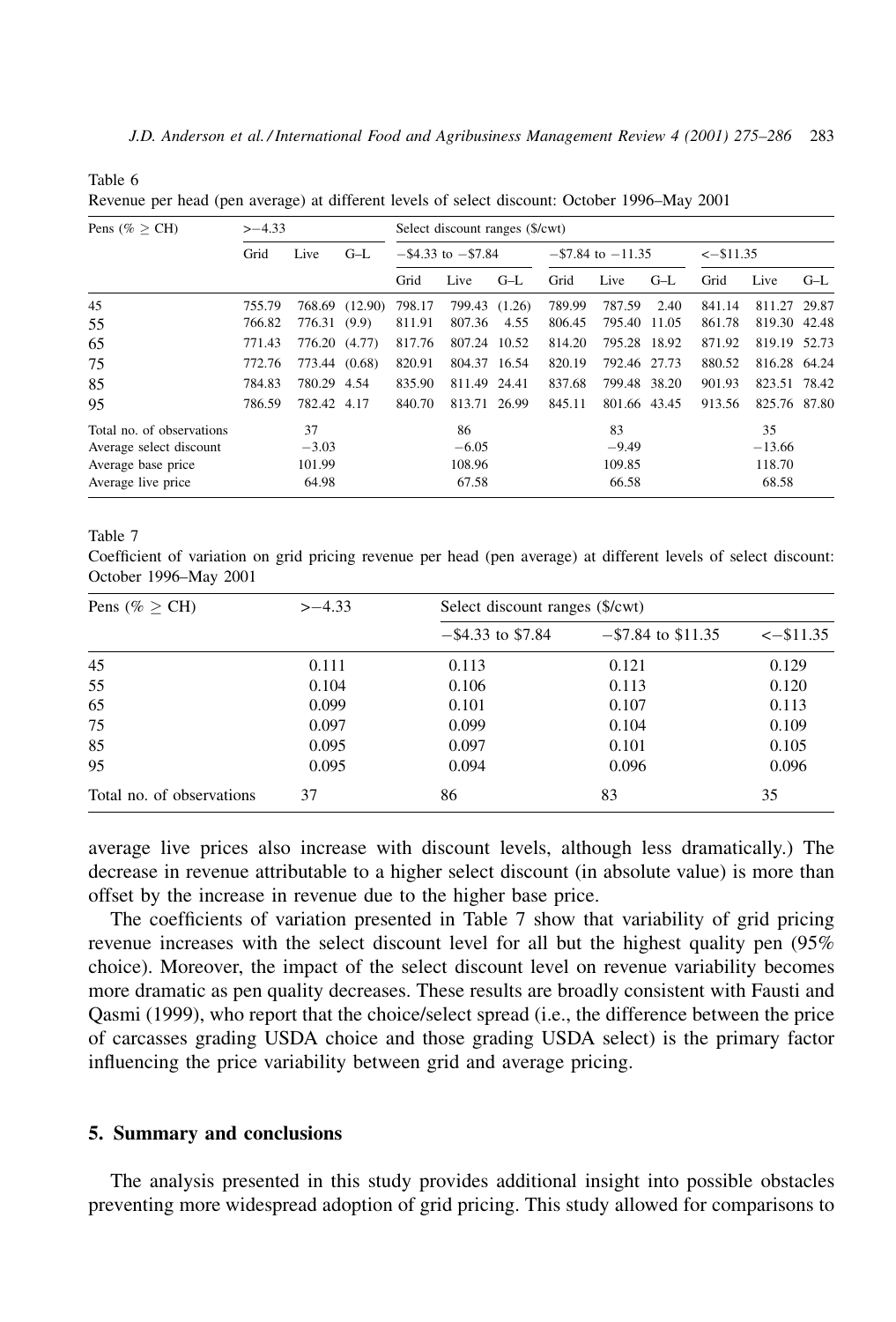be made between live weight and grid pricing in terms of revenue levels. Over the total time period considered (October 1996–May 2001), revenue from grid pricing dominated live weight pricing for all pens of cattle, regardless of their quality consistency. This result was clearly influenced by market conditions, as illustrated by the findings when the time series data were divided into two periods. In earlier years, live weight pricing dominated for pens of cattle with inferior quality.

Variations in pen quality become more of an issue with revenue variability. Overall, the potential revenue from grid pricing is highly variable. The variance reported in this study reflects grid and base price variance over time and pen quality variations. Revenue variability with grid pricing also increases with the select discount level, across each pen. The impact of the select discount level on revenue variability becomes more dramatic as pen quality decreases. In reality, the seller's subjective assessment of average quality within a pen makes grid pricing results highly uncertain. Clearly, all of the results are dependent on the simulation methods, the underlying parameters (FACTS data), and the grid data. Therefore, the numerical results do not say anything definitive as to when grid pricing will lead to higher and more stable revenues as compared to live weight pricing. For example, a grid with higher premiums for high yielding cattle (yield grades 1 or 2) could potentially result in greater premiums being paid on pens of cattle with a relatively low percentage of choice carcasses. Despite these limitations, the following result is valid: choosing the wrong marketing method, or incorrectly estimating the quality of cattle, can lead to significant losses in revenue. It is likely that some downside revenue risk surely hinders the adoption of grid pricing. For example, USDA data indicates that for the first 6 months of 2001, the percentage of cattle grading choice or better averaged 55% (LMIC). Results of this study indicate that under most market conditions, marketing cattle of this quality on a grid would result in only a marginal increase in returns (if any) while exposing the seller to increased risk.

The optimal marketing choice must also consider an individual seller's risk aversion level. In many cases, highly risk averse sellers may not receive returns high enough under grid pricing to compensate them for the additional risk. Errors in the seller's judgment of a pen of cattle's quality can have a significant impact on grid pricing returns while having little or no impact on returns to live pricing. Moreover, although comparing revenue rather than profits is appropriate in the context of this study (since the only decision being analyzed is the selection of a marketing method for a given pen of cattle), it is not appropriate for analyzing long-run marketing decisions. The decision to engage in a given pricing strategy over the long run—which here may be defined as multiple feeding periods—may lead to management changes (e.g., cattle types and feeding programs) that will result in a different cost structure (Feuz, 1999). Further, additional transactions costs associated with grid pricing and the delay in receiving payment for cattle priced on a grid will also, to some extent, offset the potentially higher returns offered by grid pricing. From a feedlot manager's perspective, it is much simpler to sell all cattle at a single price than to make a decision on how to price each individual pen of cattle in the feedlot.

An examination of the kind of changes that would make grid pricing a more attractive alternative is beyond the scope of this paper; however, a few key points should be mentioned. First, grid pricing seems to have become a more attractive option in the last few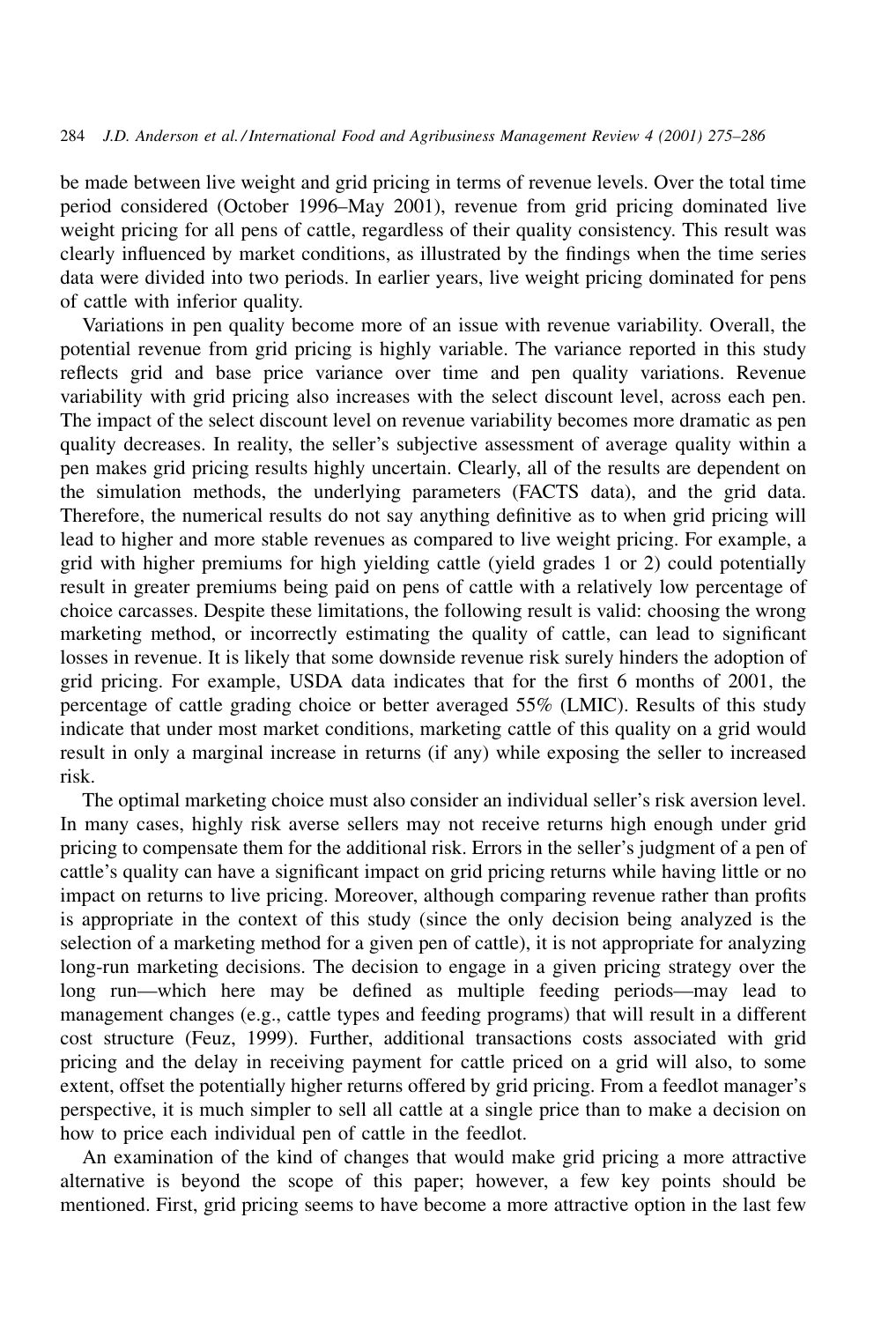years. Whether this is due to a conscious effort on the part of packers to change grids or simply to market conditions affecting live and boxed beef cut-out prices is not clear. Current grids still seem to consist primarily of discounts rather than premiums (i.e., downside risk). Some effort to actually reward superior quality rather than simply penalizing inferior quality could encourage greater use of grid pricing. Second, technological advances could make grid pricing less uncertain, and thus, more attractive. For example, a more objective means of estimating quality grade prior to slaughter could remove a great deal of the variability associated with grid pricing. Innovations in the use of ultrasound seem promising (Ferguson, 2001). Improved animal identification technology that would allow animals to be marketed individually rather than in pen-sized groups would also alleviate some of this variability. Finally, future research needs to assess the potential benefits of vertical integration in the industry with respect to grid pricing. Some type of coordination between producers and packers could perhaps alleviate some of the uncertainty currently associated with base prices and grid premiums and discounts. The ultimate impact of this type of coordination on grid pricing adoption and, in turn, on the rest of the industry could be tremendous.

#### **Notes**

- 1. In 1996 (the most recently reported year), 47.3% of all cattle (steers, heifers, cows and bulls) were purchased on a carcass basis, which includes grid pricing as well as grade, weight, yield, and other methods (GIPSA, 1996, p. 24). Value-based pricing has been steadily increasing, however.
- 2. The *variability* associated with a given outcome can be quantified (i.e., a distribution can be established) whereas *uncertainty* cannot be quantified.
- 3. The subjectivity of the grading system itself is also often cited as an obstacle to the adoption of grid pricing; an analysis of that problem is beyond the scope of this paper.
- 4. Base price sources include the average price of cattle purchased by the plant, highest reported price for a specific market, live cattle futures prices, carcass weight, live weight (plant average), and wholesale boxed beef prices (Schroeder et al., 1998).
- 5. A 4% "pencil shrink" was assumed in the calculation of per head revenue on a live basis. The term shrink refers to the amount by which the weight of cattle decreases during transport. Pencil shrink refers to an assumed rather than actual weight reduction that is used in determining the pay weight (i.e., the weight that the seller will actually be paid for) of cattle.

# **References**

- Clements, A. M., Mapp, H. P., & Eidman, V. R. (1971). A procedure for correlating events in farm firm simulation models. Oklahoma State University, Experiment Station Bulletin T-131.
- Fausti, S. W., Feuz, D. M., & Wagner, J. J. (1998). Value-based marketing for fed cattle: A discussion of the issues. International Food and Agribusiness Management Review, 1, 73-90.
- Fausti, S. W., & Qasmi, B. A. (1999). Grid pricing vs. average pricing for fed cattle: An empirical analysis. South Dakota State University, Economics Staff Paper 99-1.